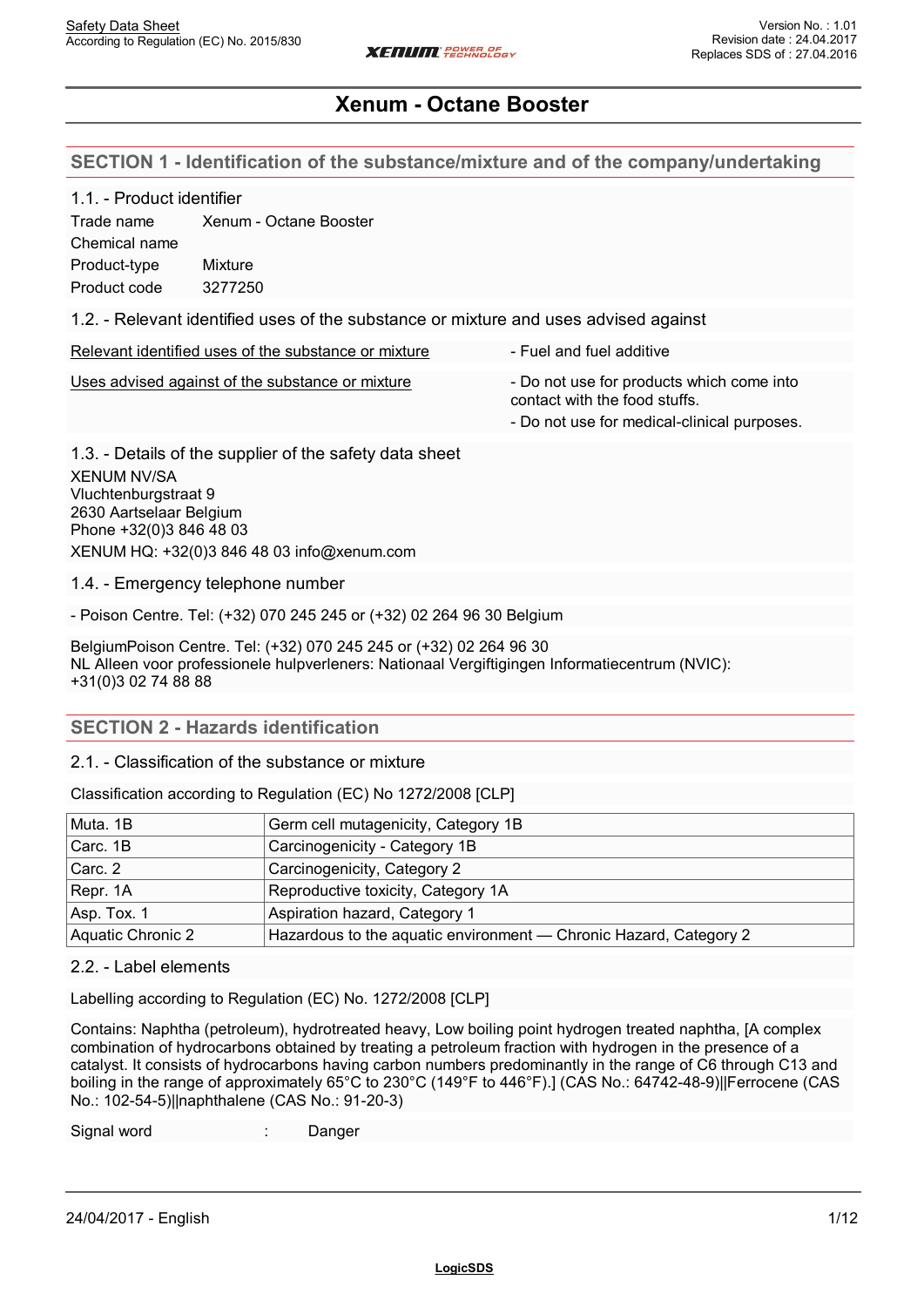Hazard pictograms



### Hazard statements

| H304                     | May be fatal if swallowed and enters airways    |
|--------------------------|-------------------------------------------------|
| H340                     | May cause genetic defects                       |
| H350                     | May cause cancer                                |
| H <sub>351</sub>         | Suspected of causing cancer                     |
| H360                     | May damage fertility or the unborn child        |
| H411                     | Toxic to aquatic life with long lasting effects |
| Precautionary statements |                                                 |

| P <sub>101</sub> | If medical advice is needed, have product container or label at hand |
|------------------|----------------------------------------------------------------------|
| P <sub>102</sub> | Keep out of reach of children                                        |
| P273             | Avoid release to the environment                                     |
| P301+P310        | IF SWALLOWED: Immediately call a POISON CENTER or doctor/physician   |
| P405             | Store locked up                                                      |
| P501             | Dispose of contents/container to an accredited treatment center      |
| EUH-phrases      | <b>None</b>                                                          |
|                  |                                                                      |

2.3. - Other hazards

| PBT substance or mixture                               | - No information available. |
|--------------------------------------------------------|-----------------------------|
| vPvB substance or mixture                              | - No information available. |
| Other hazards which do not result in<br>classification | - No information available. |

# **SECTION 3 - Composition/information on ingredients**

## 3.1. - Substances

### Not applicable

#### 3.2. - Mixtures

| Chemical name                                                                                                                                                                                                                                                                                                                                                                                                                                                   | <b>No</b>                                                           | $\%$    | Class                                                    | Spec. concentrations |
|-----------------------------------------------------------------------------------------------------------------------------------------------------------------------------------------------------------------------------------------------------------------------------------------------------------------------------------------------------------------------------------------------------------------------------------------------------------------|---------------------------------------------------------------------|---------|----------------------------------------------------------|----------------------|
| Naphtha (petroleum),<br>hydrotreated heavy, Low<br>boiling point hydrogen treated<br>naphtha, [A complex<br>combination of hydrocarbons<br>obtained by treating a<br>petroleum fraction with<br>hydrogen in the presence of a<br>catalyst. It consists of<br>hydrocarbons having carbon<br>numbers predominantly in the<br>range of C6 through C13 and<br>boiling in the range of<br>approximately 65°C to 230°C<br>$(149^{\circ}F \text{ to } 446^{\circ}F)$ . | CAS No.: 64742-48-9<br>Index No.: 649-327-00-6<br>EC No.: 265-150-3 | 75 - 95 | Asp. Tox. 1 - H304<br>Carc. 1B - H350<br>Muta, 1B - H340 |                      |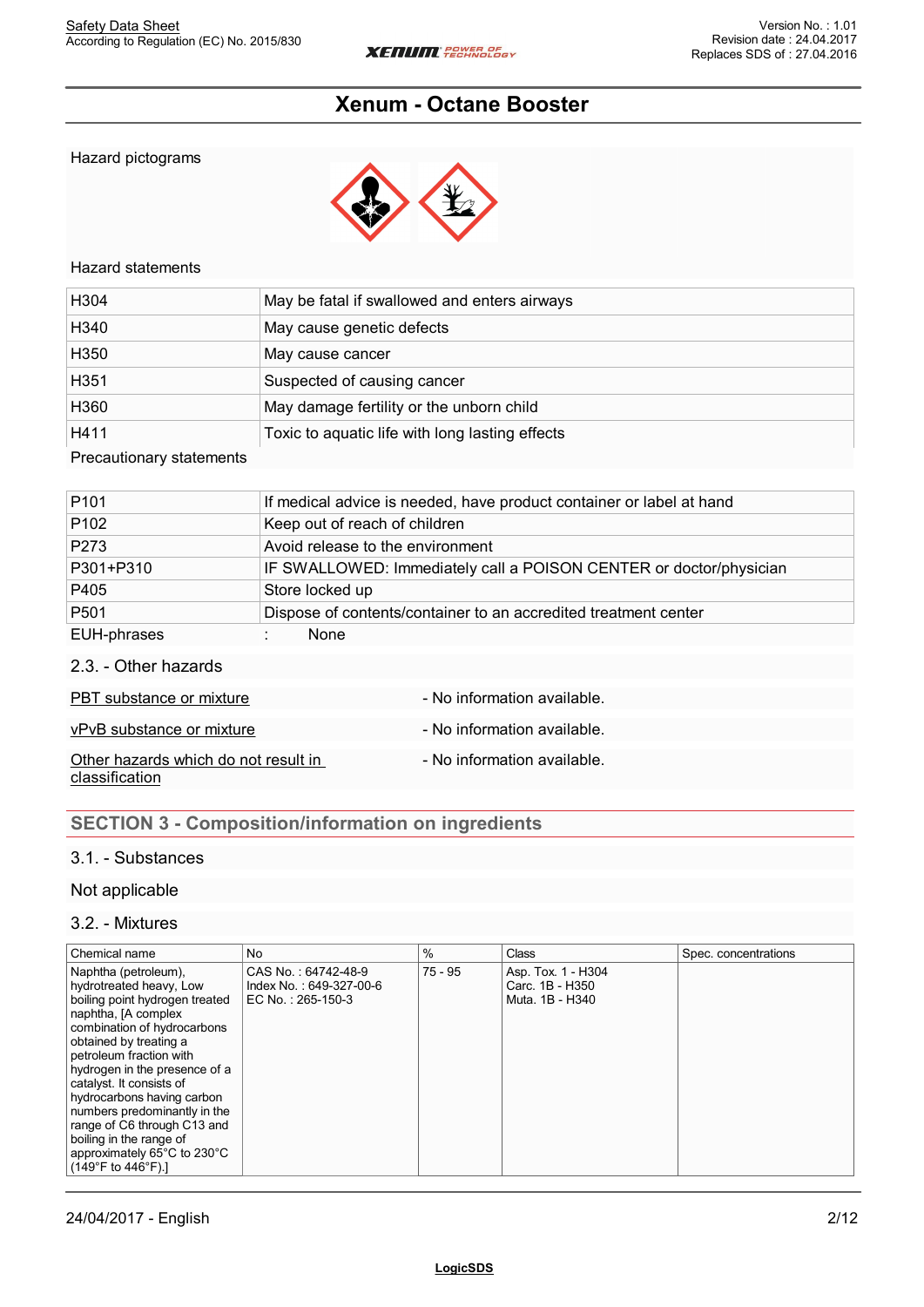| Chemical name                                  | <b>No</b>                                                                                    | $\%$  | <b>Class</b>                                                                                                                                                    | Spec. concentrations |
|------------------------------------------------|----------------------------------------------------------------------------------------------|-------|-----------------------------------------------------------------------------------------------------------------------------------------------------------------|----------------------|
| naphthalene                                    | CAS No.: 91-20-3<br>Index No.: 601-052-00-2<br>EC No.: 202-049-5                             | < 5   | Acute Tox. 4 Oral - H302<br>Aquatic Acute 1 - H400<br>Aquatic Chronic 1 - H410<br>Carc. 2 - H351                                                                |                      |
| Distillates (petroleum),<br>hydrotreated light | CAS No.: 64742-47-8<br>Index $No.$ :<br>EC No.: 265-149-8<br>REACH No.:<br>01-2119484819--18 | $<$ 1 | Asp. Tox. 1 - H304<br>Flam. Lig. 3 - H226                                                                                                                       |                      |
| Ferrocene                                      | CAS No.: 102-54-5<br>Index $No.$ :<br>EC No.: 203-039-3                                      | $<$ 1 | Acute Tox. 4 Inhalation - H332<br>Acute Tox. 4 Oral - H302<br>Aquatic Chronic 1 - H410<br>Flam, Sol. 1 - H228<br>Repr. 1A (H360FD) - H360FD<br>STOT RE 2 - H373 |                      |

# **SECTION 4 - First aid measures** 4.1. - Description of first aid measures Measures in case of inhalation  $\blacksquare$  - No special measures are necessary. - Provide fresh air. Measures in case of contact with skin - Wash immediately with: Water - When in doubt or if symptoms are observed, get medical advice. Measures in case of contact with eyes - Rinse immediately carefully and thoroughly with eye-bath or water. - In case of eye irritation consult an ophthalmologist. Measures in case of ingestion  $\blacksquare$  - Rinse mouth thoroughly with water. - Do NOT induce vomiting. 4.2. - Most important symptoms and effects, both acute and delayed Symptoms and effects after inhalation - No information available. Symptoms and effects after contact with skin - No information available. Symptoms and effects after contact with eyes - No information available. Symptoms and effects after ingestion - No information available.

### 4.3. - Indication of any immediate medical attention and special treatment needed

- Treat symptomatically.

| <b>SECTION 5 - Firefighting measures</b> |                                                                            |
|------------------------------------------|----------------------------------------------------------------------------|
| 5.1. - Extinguishing media               |                                                                            |
| Suitable extinguishing media             | - ABC-powder<br>- Carbon dioxide (CO2)<br>- Foam<br>- Extinguishing powder |
| Unsuitable extinguishing media           | - High power water jet                                                     |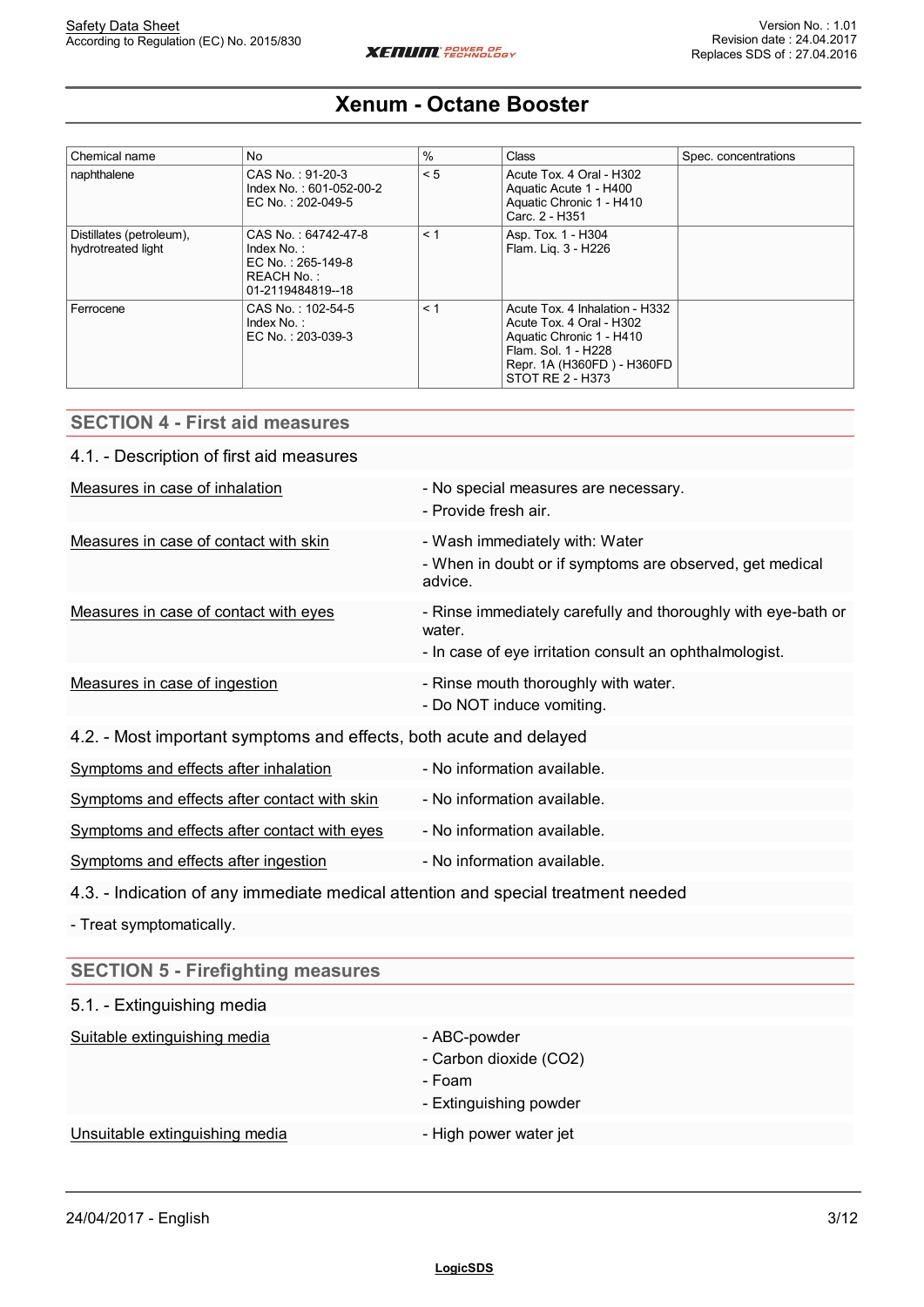|  | 5.2. - Special hazards arising from the substance or mixture |  |
|--|--------------------------------------------------------------|--|
|  |                                                              |  |

| Special hazards        | - No information available. |
|------------------------|-----------------------------|
| Decomposition products | - Carbon dioxide (CO2)      |

5.3. - Advice for firefighters

- Co-ordinate fire-fighting measures to the fire surroundings.

### **SECTION 6 - Accidental release measures**

| 6.1. - Personal precautions, protective equipment and emergency procedures |                                                                                                         |
|----------------------------------------------------------------------------|---------------------------------------------------------------------------------------------------------|
| For non-emergency personnel                                                | - Use personal protection equipment.<br>- Provide adequate ventilation.                                 |
| For emergency responders                                                   | - Use appropriate respiratory protection.<br>- Wear personal protection equipment (refer to section 8). |

6.2. - Environmental precautions

- Ensure waste is collected and contained.

6.3. - Methods and material for containment and cleaning up

| Appropriate containment techniques | - No information available.                                                                                                                  |
|------------------------------------|----------------------------------------------------------------------------------------------------------------------------------------------|
| Appropriate clean-up procedures    | - Absorb with liquid-binding material (e.g. sand,<br>diatomaceous earth, acid- or universal binding agents).<br>- Wash with plenty of water. |
| Inappropriate techniques           | - No information available.                                                                                                                  |
| .                                  |                                                                                                                                              |

6.4. - Reference to other sections

- Disposal: see section 13

- Personal protection equipment: see section 8

## **SECTION 7 - Handling and storage**

### 7.1. - Precautions for safe handling

| Recommendations<br>- No special technical protective measures are necessary. |
|------------------------------------------------------------------------------|
|------------------------------------------------------------------------------|

Advice on general occupational hygiene - No information available.

7.2. - Conditions for safe storage, including any incompatibilities

- No information available.

7.3. - Specific end use(s)

## **SECTION 8 - Exposure controls/personal protection**

### 8.1. - Control parameters

## 8.2. - Exposure controls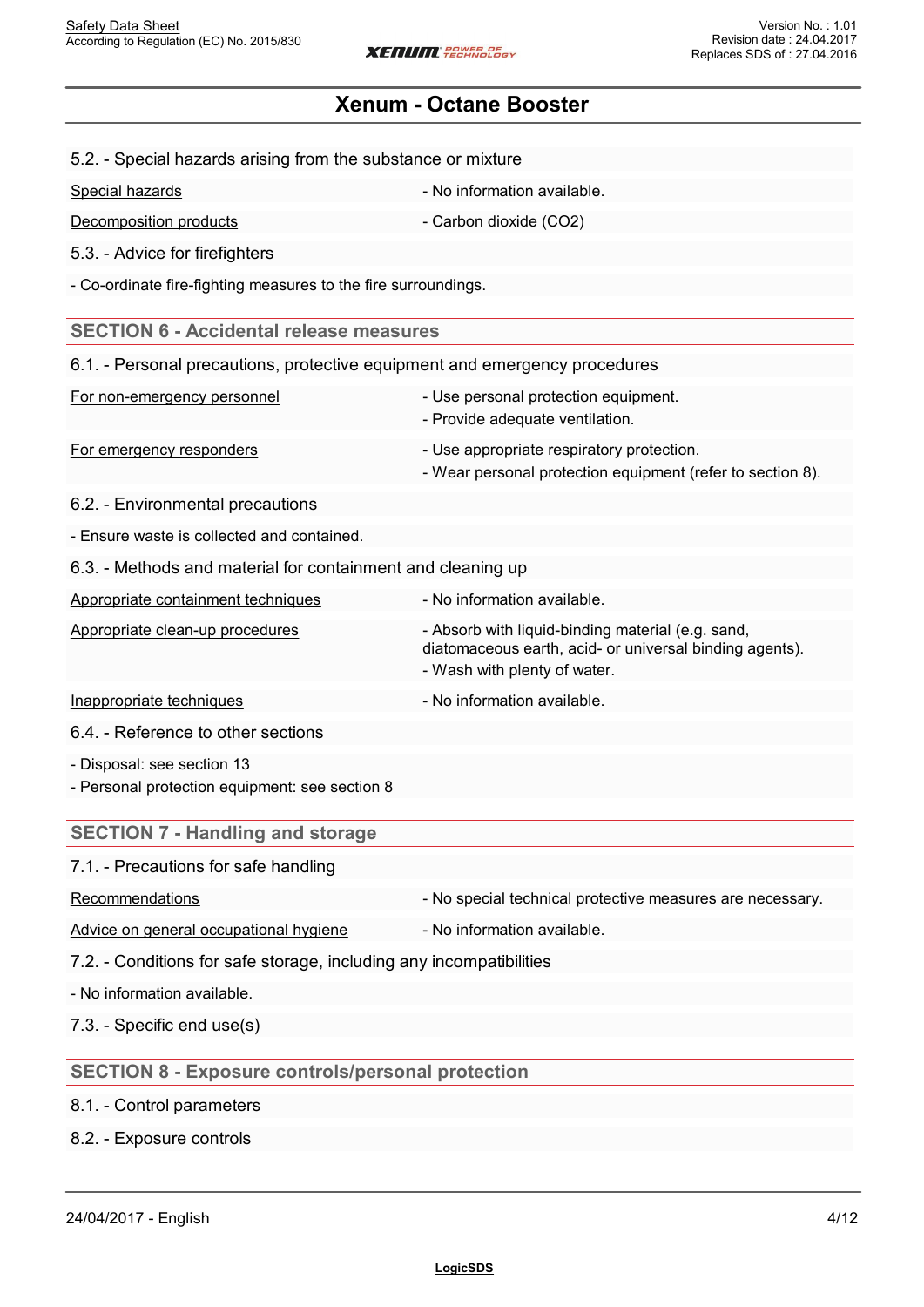| Appropriate engineering controls                                                                                  | - No information available.                                                                                                            |  |
|-------------------------------------------------------------------------------------------------------------------|----------------------------------------------------------------------------------------------------------------------------------------|--|
| Individual protection measures, such as personal - Suitable protective clothing: lab coat<br>protective equipment |                                                                                                                                        |  |
|                                                                                                                   | - Eye protection                                                                                                                       |  |
|                                                                                                                   | - When handling with chemical<br>substances, protective gloves must be<br>worn with the CE-label including the<br>four control digits. |  |
|                                                                                                                   | - Barrier creams are not substitutes for<br>body protection.<br>- EN 374<br>- EN 420                                                   |  |
|                                                                                                                   | - EN 455-3 (Rubber gloves)<br>- Suitable material: Butyl caoutchouc<br>(butyl rubber)                                                  |  |
|                                                                                                                   | - Suitable material: NBR (Nitrile rubber)                                                                                              |  |
|                                                                                                                   | - Suitable material: PE (polyethylene)                                                                                                 |  |
|                                                                                                                   | - Required properties: Type 3<br>Liquid-tight                                                                                          |  |
|                                                                                                                   | - Check leak tightness/impermeability<br>prior to use.                                                                                 |  |
| Environmental exposure controls                                                                                   | - Use the following chemical treatment methods for waste<br>water: Adsorption                                                          |  |

# 9.1. - Information on basic physical and chemical properties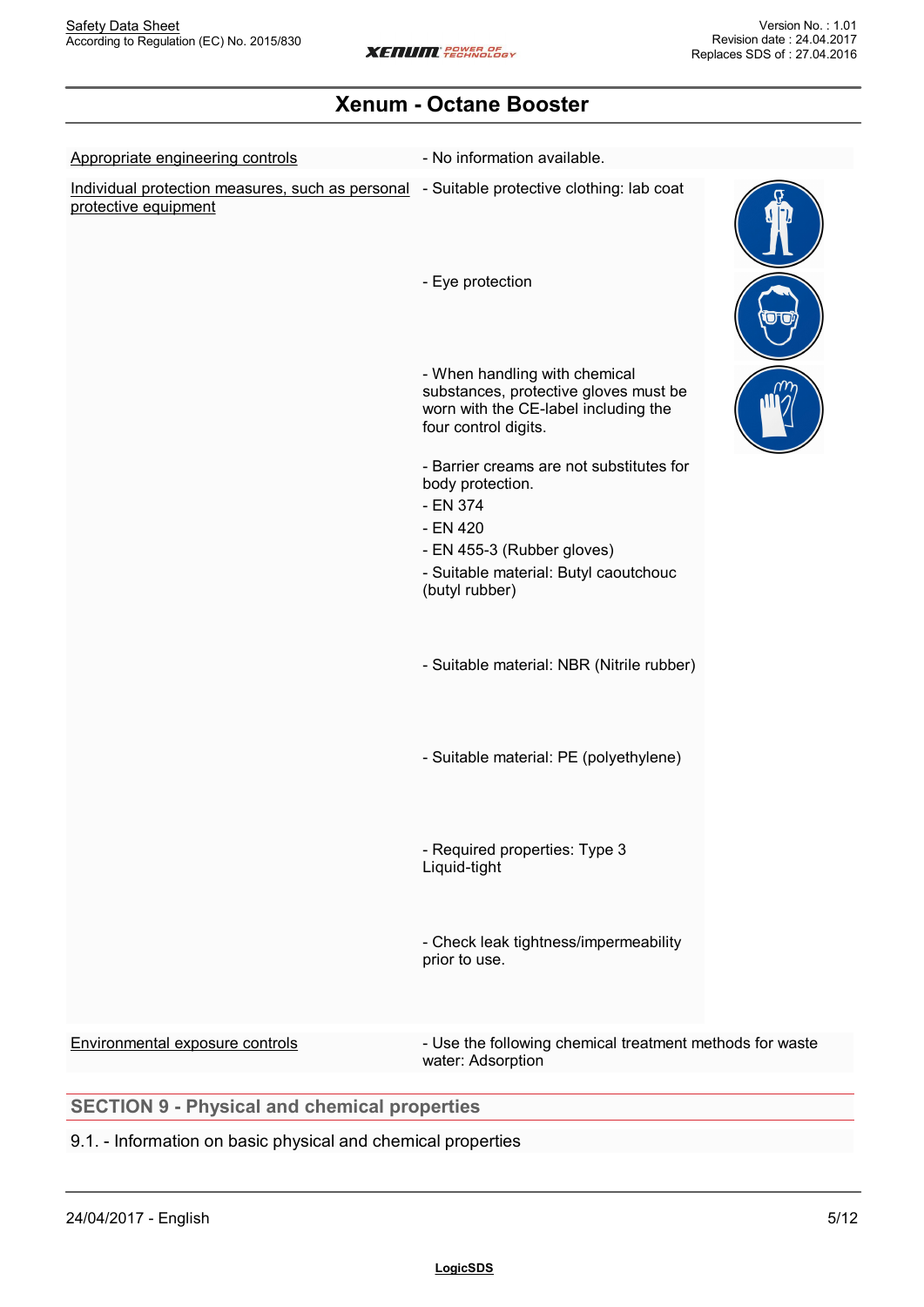| <b>Physical state</b>                            | Liquid | Appearance        | Liquid         |
|--------------------------------------------------|--------|-------------------|----------------|
| Color                                            | amber  | Odor              | characteristic |
| Odour threshold                                  |        | No data available |                |
| pH                                               |        | No data available |                |
| Melting point                                    |        | < 0 °C            |                |
| Freezing point                                   |        | No data available |                |
| Boiling point                                    |        | 180 °C            |                |
| Flash point                                      |        | 66 °C             |                |
| Evaporation rate                                 |        | No data available |                |
| flammability                                     |        | No data available |                |
| Lower explosion limit                            |        | 0,6 % Vol.        |                |
| Upper explosion limit                            |        | 7 % Vol.          |                |
| Vapour pressure                                  |        | 0.95 hPa          |                |
| Vapour density                                   |        | No data available |                |
| Relative density                                 |        | No data available |                |
| Density                                          |        | 0,83 g/cm3        |                |
| Solubility (Water)                               |        | No data available |                |
| Solubility (Ethanol)                             |        | No data available |                |
| Solubility (Acetone)                             |        | No data available |                |
| Solubility (Organic solvents)                    |        | No data available |                |
| Log KOC - Partition coefficient: n-octanol/water |        | No data available |                |
| Auto-ignition temperature                        |        | 235 °C            |                |
| Decomposition temperature                        |        | No data available |                |
| Kinematic viscosity                              |        | No data available |                |
| Dynamic viscosity                                |        | No data available |                |

## 9.2. - Other information

| l voc<br>content              | 78 %                   |
|-------------------------------|------------------------|
| Minimum ignition energy<br>J. | ∍ data available<br>No |
| Conductivity                  | No<br>data available › |

## **SECTION 10 - Stability and reactivity**

#### 10.1. - Reactivity

- This material is considered to be non-reactive under normal use conditions.

### 10.2. - Chemical stability

- The product is chemically stable under recommended conditions of storage, use and temperature.

- 10.3. Possibility of hazardous reactions
- No hazardous reaction when handled and stored according to provisions.
- 10.4. Conditions to avoid

- No information available.

10.5. - Incompatible materials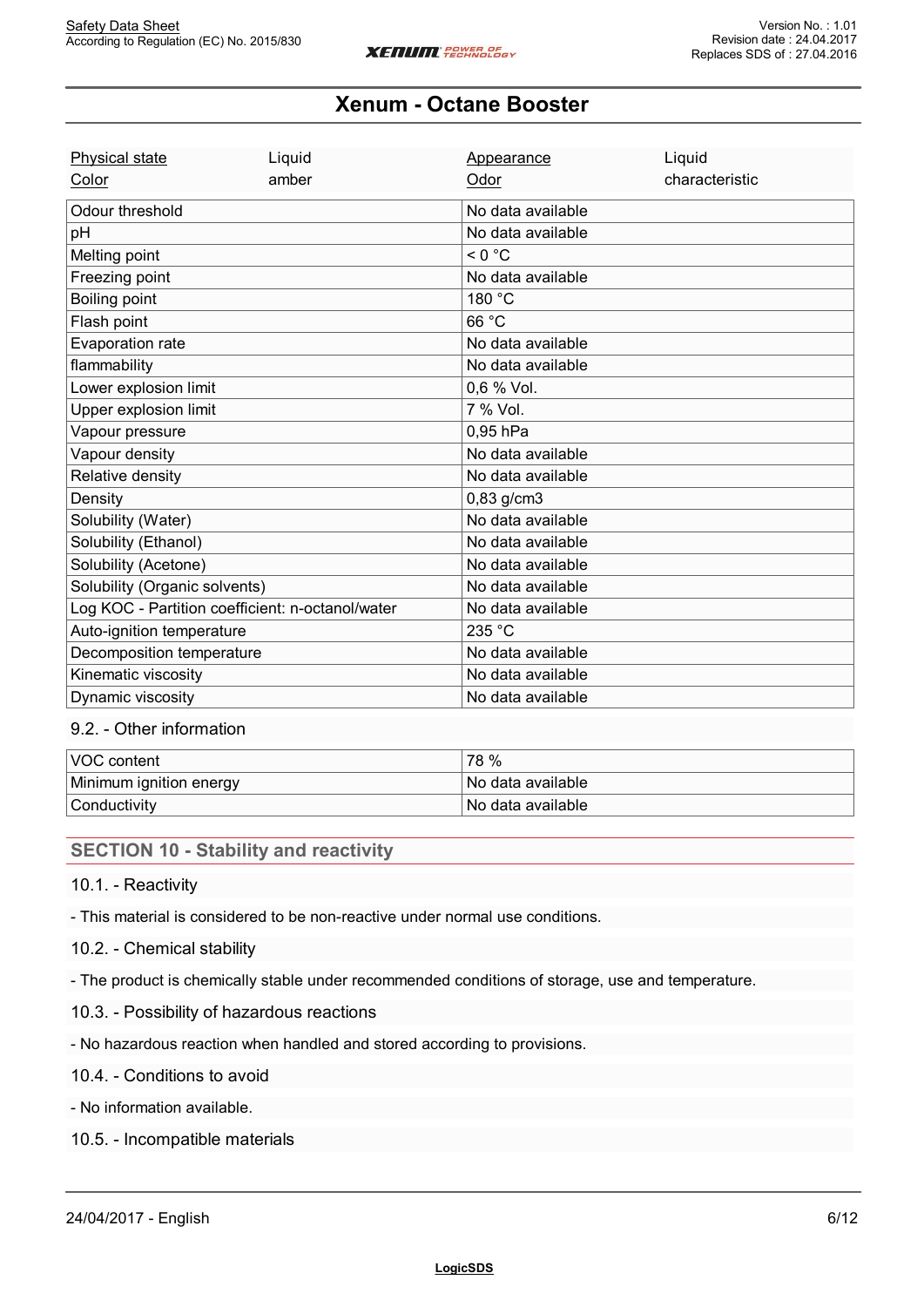- No information available.

10.6. - Hazardous decomposition products

- Does not decompose when used for intended uses.

# **SECTION 11 - Toxicological information**

### 11.1. - Information on toxicological effects

| Acute toxicity                                                         | - Not classified                                                                |                   |
|------------------------------------------------------------------------|---------------------------------------------------------------------------------|-------------------|
|                                                                        | LD50 oral (rat)                                                                 | No data available |
|                                                                        | LD50 dermal (rat)                                                               | No data available |
|                                                                        | LD50 dermal (rabbit)                                                            | No data available |
|                                                                        | LC50 inhalation (rat)                                                           | No data available |
|                                                                        | LC50 inhalation dusts and mists (rat)                                           | No data available |
|                                                                        | LC50 inhalation vapours (rat)                                                   | No data available |
|                                                                        | - Based on available data, the classification criteria are not met.             |                   |
| Skin corrosion/irritation                                              | - Not classified                                                                |                   |
| Serious eye damage/irritation                                          | - Not classified                                                                |                   |
| Respiratory or skin<br>sensitisation                                   | - Not classified                                                                |                   |
|                                                                        | - not sensitising.                                                              |                   |
| Germ cell mutagenicity                                                 | - Germ cell mutagenicity, Category 1B - May cause genetic defects               |                   |
|                                                                        | - Muta. 1B, H340                                                                |                   |
|                                                                        | - May cause genetic defects.                                                    |                   |
| Carcinogenicity                                                        | - Carcinogenicity - Category 1B - May cause cancer                              |                   |
|                                                                        | - Carcinogenicity, Category 2 - Suspected of causing cancer                     |                   |
|                                                                        | - Carc. 1B, H350                                                                |                   |
|                                                                        | - May cause cancer.                                                             |                   |
| Reproductive toxicity                                                  | - Reproductive toxicity, Category 1A - May damage fertility or the unborn child |                   |
|                                                                        | - May damage fertility or the unborn child.                                     |                   |
| Specific target organ toxicity - - Not classified<br>Single exposure   |                                                                                 |                   |
| Specific target organ toxicity - - Not classified<br>Repeated exposure |                                                                                 |                   |
| Aspiration hazard                                                      | - Aspiration hazard, Category 1 - May be fatal if swallowed and enters airways  |                   |
|                                                                        |                                                                                 |                   |

# **SECTION 12 - Ecological information**

12.1. - Toxicity

| EC50 48<br>₹hr crustacea | available<br>NC<br>data |
|--------------------------|-------------------------|
| LC50 96 hr fish          | available<br>NC<br>пата |

24/04/2017 - English 7/12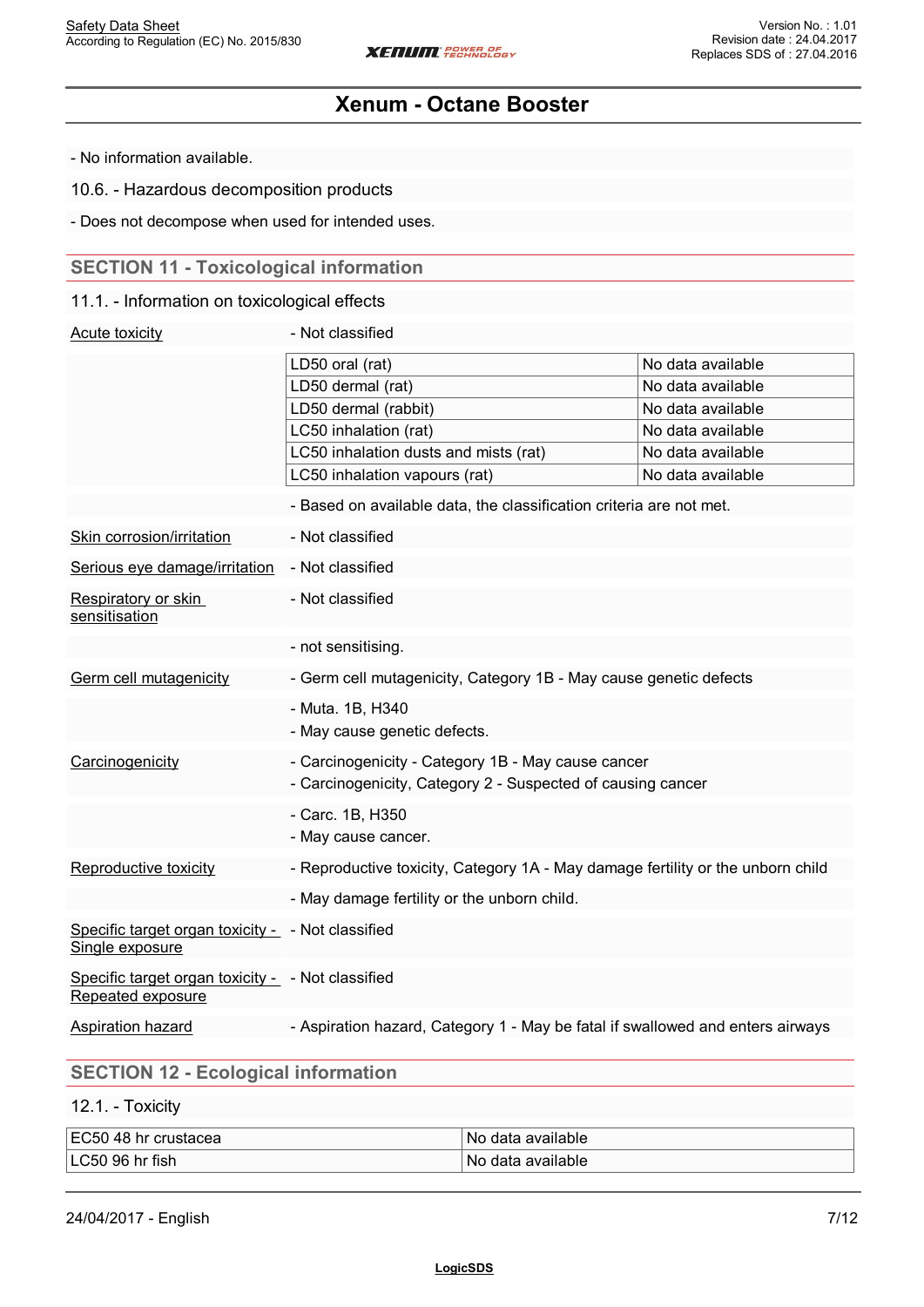| ErC50 algae                       | No data available |
|-----------------------------------|-------------------|
| ErC50 other aquatic plants        | No data available |
| NOEC chronic fish                 | No data available |
| NOEC chronic crustacea            | No data available |
| NOEC chronic algae                | No data available |
| NOEC chronic other aquatic plants | No data available |

- Toxic to aquatic life with long lasting effects.

### 12.2. - Persistence and degradability

| Biochemical oxygen demand (BOD) | ∣No data available l |
|---------------------------------|----------------------|
| Chemical oyxgen demand (COD)    | l No data available  |
| % of biodegradation in 28 days  | l No data available  |

- No information available.

### 12.3. - Bioaccumulative potential

| Bioconcentration factor (BCF)                    | 'No data available   |
|--------------------------------------------------|----------------------|
| Log KOC - Partition coefficient: n-octanol/water | ±No data available l |

- No indication of bioaccumulation potential.

12.4. - Mobility in soil

- No information available.

#### 12.5. - Results of PBT and vPvB assessment

- No information available.

- No information available.

12.6. - Other adverse effects

- No information available.

### **SECTION 13 - Disposal considerations**

| 13.1. - Waste treatment methods |  |
|---------------------------------|--|
|---------------------------------|--|

| Appropriate methods of waste treatment       | - Dispose of waste according to applicable legislation. |
|----------------------------------------------|---------------------------------------------------------|
| Sewage disposal                              | - No information available.                             |
| Special precautions for waste treatment      | - No information available.                             |
| Community or national or regional provisions | - No information available.                             |

### **SECTION 14 - Transport information**

14.1. - UN number

| UN number (ADR)  | UN3082        |
|------------------|---------------|
| UN number (IMDG) | <b>UN3082</b> |

14.2. - UN proper shipping name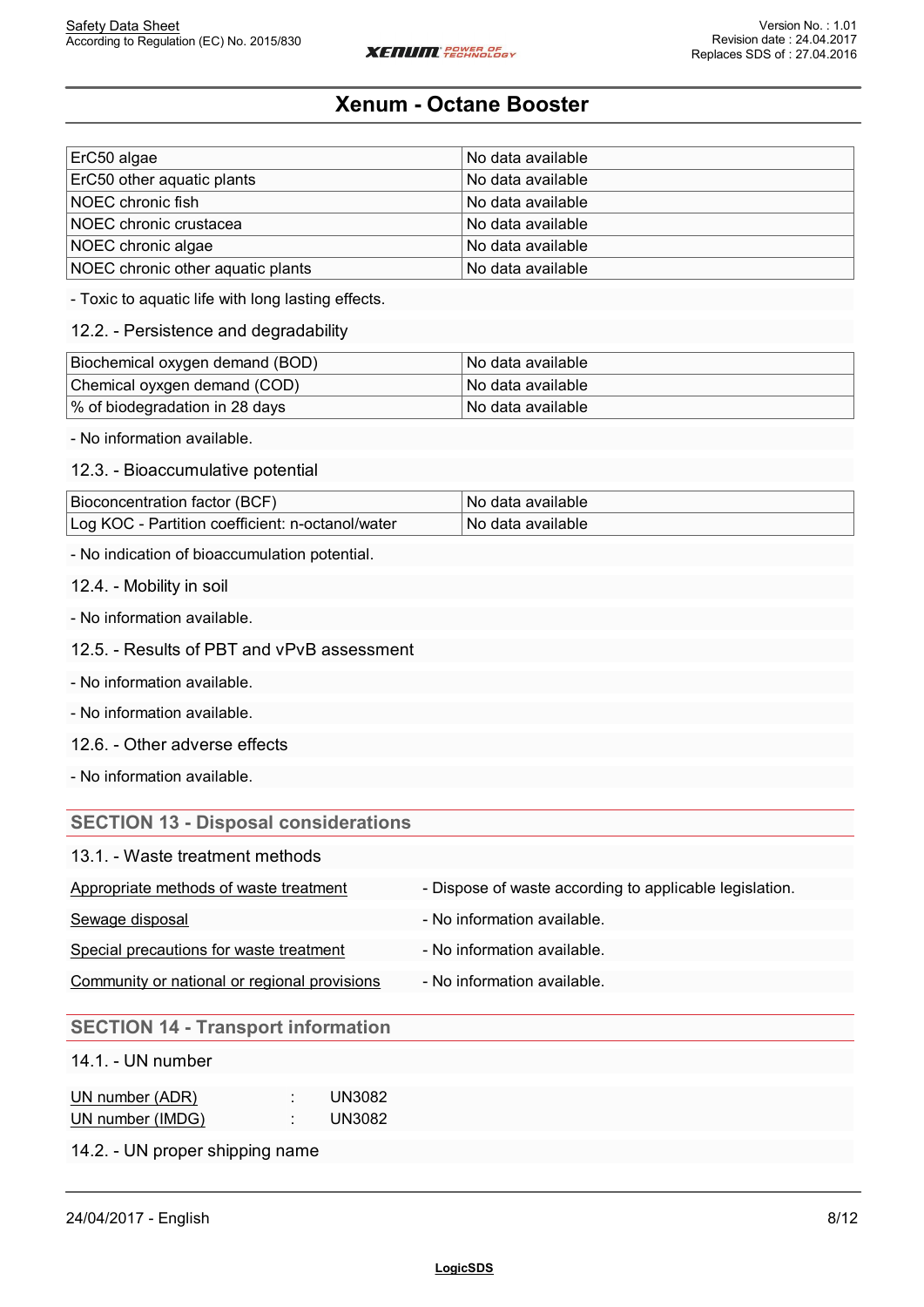| UN proper shipping name<br>(ADR)                                 | ENVIRONMENTALLY HAZARDOUS SUBSTANCE, LIQUID, N.O.S.                      |  |
|------------------------------------------------------------------|--------------------------------------------------------------------------|--|
| UN proper shipping name<br>(IMDG)                                | ENVIRONMENTALLY HAZARDOUS SUBSTANCE, LIQUID, N.O.S.                      |  |
| 14.3. - Transport hazard class(es)                               |                                                                          |  |
| <b>ADR Class</b><br><b>ADR Classification code</b><br>Pictograms | 9<br>M <sub>6</sub>                                                      |  |
| Class (IMDG)<br>Pictograms                                       | 9                                                                        |  |
| 14.4. - Packing group                                            |                                                                          |  |
| Packing group<br>Packing group (IMDG)                            | $\ensuremath{\mathsf{III}}\xspace$<br>$\mathbf{III}$                     |  |
| 14.5. - Environmental hazards                                    |                                                                          |  |
| <b>Environmental hazards</b><br>Marine pollutant                 | Yes<br>Hazardous to the aquatic environment - Chronic Hazard, Category 2 |  |
| 14.6. - Special precautions for user                             |                                                                          |  |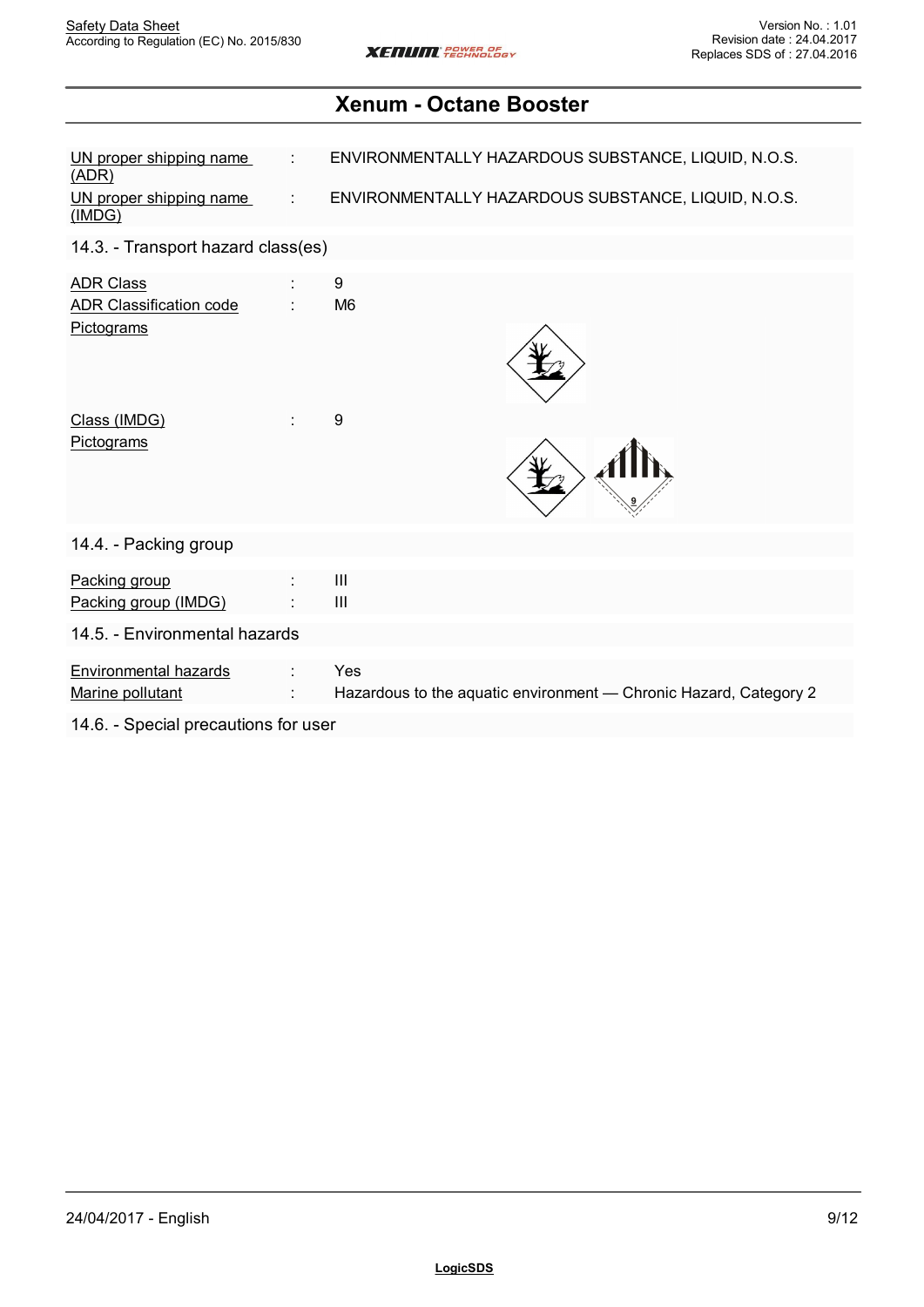| <b>ADR</b>                                                |                      |
|-----------------------------------------------------------|----------------------|
| <b>ADR Classification code</b>                            | M <sub>6</sub>       |
| <b>ADR Special provisions</b>                             | 274+335+375+601      |
| <b>ADR Limited quantities</b>                             | 5L                   |
| <b>ADR Excepted quantities</b>                            | E1                   |
| <b>ADR Packing instructions</b>                           | P001 IBC03 LP01 R001 |
| <b>ADR Special packing provisions</b>                     | PP <sub>1</sub>      |
| <b>ADR Mixed packing provisions</b>                       | <b>MP19</b>          |
| Instructions for portable tanks and bulk containers       | T <sub>4</sub>       |
| Special provisions for portable tanks and bulk containers | TP1 TP29             |
| ADR tank code                                             | <b>LGBV</b>          |
| ADR tanks special provisions                              |                      |
| Vehicle for tank carriage                                 | AT                   |
| <b>ADR Transport category</b>                             | 3                    |
| ADR Tunnel restriction code                               | E                    |
| ADR Special provisions loading, unloading and handling    | <b>CV13</b>          |
| Special provisions - Packages                             | V12                  |
| Special provisions - Bulk                                 |                      |
| Special provisions - Operation                            |                      |
| ADR Hazard Identification No.                             | 90                   |
|                                                           |                      |
| <b>IMDG</b>                                               |                      |
| Special provisions                                        | 274, 909, 944        |
| Limited quantities                                        | 5L                   |
| <b>Excepted quantities</b>                                |                      |
| <b>Packing instructions</b>                               | IBC03                |
| Special packing provisions                                |                      |
| <b>IBC</b> instruction(s)                                 | IBC03                |
| <b>IBC</b> provisions                                     |                      |
| Instructions for portable tanks and bulk containers       | T <sub>4</sub>       |
| Special provisions for portable tanks and bulk containers | <b>TP2, TP29</b>     |
| EmS codes                                                 | $F-A, S-F$           |
| Stowage and handling                                      |                      |
| Segregation                                               |                      |
| Properties and observations                               |                      |

14.7. - Transport in bulk according to Annex II of MARPOL 73/78 and the IBC Code

- -

## **SECTION 15 - Regulatory information**

15.1. - Safety, health and environmental regulations/legislation specific for the substance or mixture

Components in the list of None Reach candidates None with the contract of the contract of the contract of the contract of the contract of the contract of the contract of the contract of the contract of the contract of the contract of the contract of the contract of the Components in Annex XIV None Components in Annex XVII None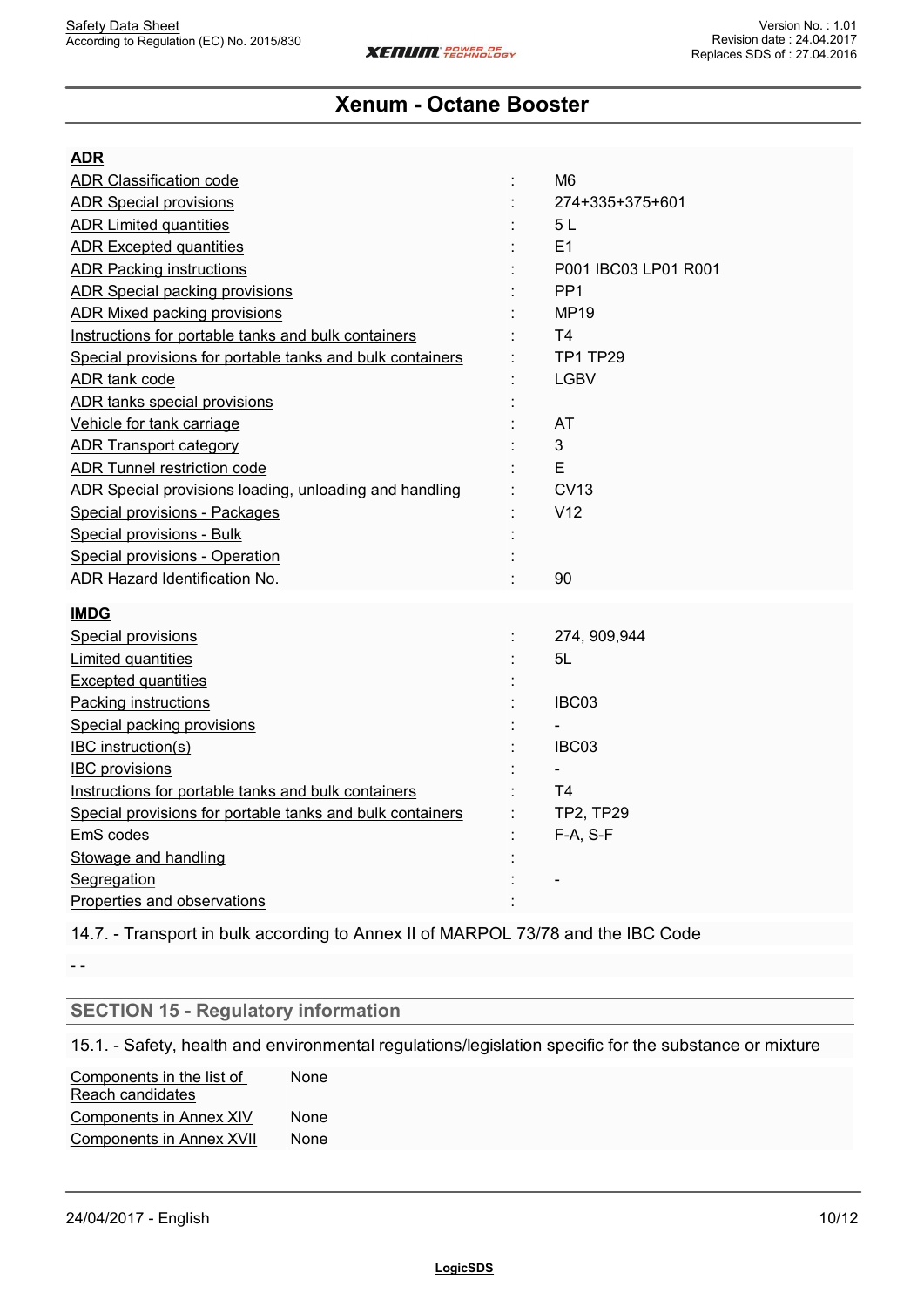VOC content 78 %

### 15.2. - Chemical safety assessment

Chemical safety assessment carried - No information available. out for the product

## **SECTION 16 - Other information**

#### SDS versions

| Version No. | Date of issue | Description of the amendments |
|-------------|---------------|-------------------------------|
| 1.01        | 24/04/2017    | IMDG- Code                    |
|             | 27/04/2016    |                               |

### Texts of the regulatory sentences

| Acute Tox. 4<br>Inhalation        | Acute toxicity (inhal.), Category 4                                                                                                                                                                                     |
|-----------------------------------|-------------------------------------------------------------------------------------------------------------------------------------------------------------------------------------------------------------------------|
| Acute Tox. 4 Oral                 | Acute toxicity (oral), Category 4                                                                                                                                                                                       |
| Aquatic Acute 1                   | Hazardous to the aquatic environment - Acute Hazard, Category 1                                                                                                                                                         |
| Aquatic Chronic                   | Hazardous to the aquatic environment - Chronic Hazard, Category 1                                                                                                                                                       |
| Aquatic Chronic<br>$\overline{2}$ | Hazardous to the aquatic environment - Chronic Hazard, Category 2                                                                                                                                                       |
| Asp. Tox. 1                       | Aspiration hazard, Category 1                                                                                                                                                                                           |
| Carc. 1B                          | Carcinogenicity - Category 1B                                                                                                                                                                                           |
| Carc. 2                           | Carcinogenicity, Category 2                                                                                                                                                                                             |
| Flam. Liq. 3                      | Flammable liquids, Category 3                                                                                                                                                                                           |
| Flam. Sol. 1                      | Flammable solids, Category 1                                                                                                                                                                                            |
| H228                              | Flammable solid                                                                                                                                                                                                         |
| H302                              | Harmful if swallowed                                                                                                                                                                                                    |
| H304                              | May be fatal if swallowed and enters airways                                                                                                                                                                            |
| H332                              | Harmful if inhaled                                                                                                                                                                                                      |
| H340                              | May cause genetic defects                                                                                                                                                                                               |
| H350                              | May cause cancer                                                                                                                                                                                                        |
| H351                              | Suspected of causing cancer                                                                                                                                                                                             |
| H360                              | May damage fertility or the unborn child                                                                                                                                                                                |
| H360FD(U)                         | May damage fertility. May damage the unborn child                                                                                                                                                                       |
| H373                              | May cause damage to organs or state all organs affected, if known through prolonged or<br>repeated exposure - state route of exposure if it is conclusively proven that no other routes of<br>exposure cause the hazard |
| H410                              | Very toxic to aquatic life with long lasting effects                                                                                                                                                                    |
| H411                              | Toxic to aquatic life with long lasting effects                                                                                                                                                                         |
| Muta. 1B                          | Germ cell mutagenicity, Category 1B                                                                                                                                                                                     |
| Repr. 1A                          | Reproductive toxicity, Category 1A                                                                                                                                                                                      |
| Repr. 1A<br>(H360FD)              | Reproductive toxicity - Category 1A (H360FD)                                                                                                                                                                            |
| STOT RE <sub>2</sub>              | Specific target organ toxicity - Repeated exposure, Category 2                                                                                                                                                          |
|                                   |                                                                                                                                                                                                                         |